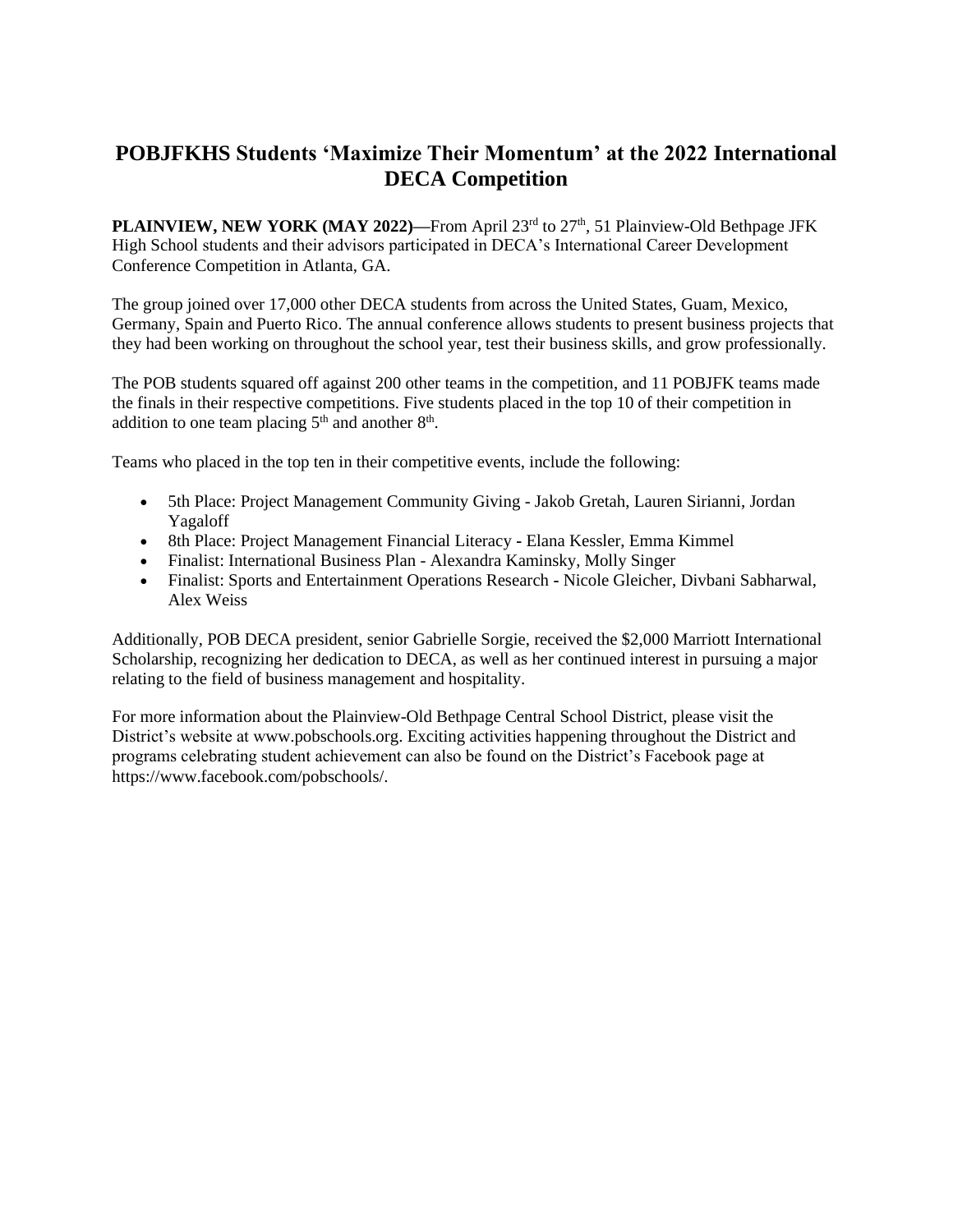



Photo 2: All of POB's finalists at the DECA conference with advisor Lindsay DeLucca.



Photo 3: POB's eighth place team: Emma Kimmel and Elana Kessler.